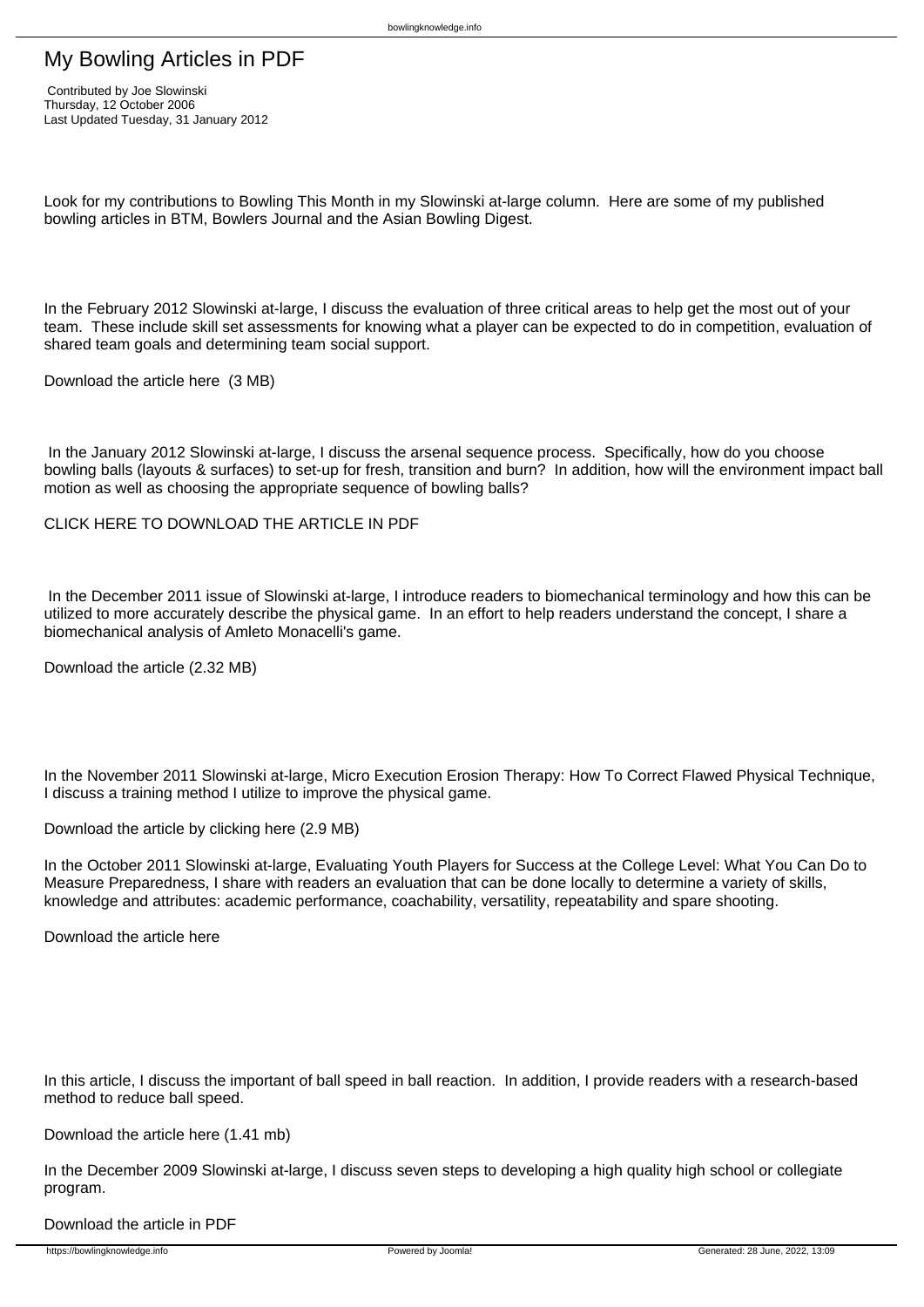In the November 2009 Slowinski at-large, I share with readers a research project on the most effective targeting methods for cross-dominant bowlers. Specifically, cross-dominant bowlers are those who throw with the arm with is the opposite side of the dominant eye. The findings of the research reveal that specific targeting methods can help cross-dominant bowlers improve target accuracy as well as improve ball speed consistency.

#### Click here to download the article

In the October 2009 Slowinski at-large, I illustrate three different lane conditions in both 2-d and 3-d images. Specifically, in the article, I discuss the importance of reviewing 2-D graphs and interpret these into 3-D as well as how to improve your visualization of micro-topography in lane conditions. Since most individuals have not had the opportunity to see graphs in 3-D, in this month' Slowinski atlarge, I present several patterns in three dimensions. No special glasses are needed. It is an opportunity to truly see the contour, shape and topography of the pattern. To illustrate, I share with readers detailed two and three dimensional views of the 2009 &ldquo. The BTM&rdquo: Tournament (39 feet), the 2009 USBC Open pattern (40 feet) and a typical house shot (40 feet). Although the pattern lengths are similar, each pattern is very different, from a structural standpoint. Specifically, I want readers to see the differences between a 1-to-1 flat pattern and a typical house condition as well as an easier sport pattern.Download the article in PDF. (809.5 KB)

In the September 2009 issue of Bowling This Month, I provide readers with a diagnostic check-up list to evaluate their physical game. From the stance, footwork, swing, finish and timing, this check-up will allow you to evaluate the current status of your game and determine how consistent you are with top players.

Click here to download the article (1.16 MB)

This month I want to discuss a secret weapon. This secret weapon is critical to performing at your optimal best, yet few people take it seriously. Rather, this area is neglected, ignored or unrecognized as important. This secret weapon is how long you sleep. Research has revealed that extra prolonged sleep can improve athletic performance in a significant manner, while sleep deprivation is detrimental to performance.Click here to download the article. (779 KB)

 In the July Slowinski at-large, I share with readers an extremely effective visualization process: PETTLEP. PETTLEP involves specific methods of visualization that have been shown to be significantly more effective than traditional visualization methods espoused in sport science. In conclusion, I make specific recommendations on implementing PETTLEP into your bowling training process. If you want to take your game to the highest level, you need to read this article.

Click Here to Download (883 KB)

 In the June 2009 Slowinski at-large, I discuss the importance of the balance arm as a dynamic system in the physical game. From creating torso rotation to improving the energy transfer from the hand to the ball, this is a must read for anyone who wants to elevate their physical game to an elite level. It is also an important read for coaches to prepare their players for the modern game.

### Download the article here (1.29 MB)

In the May 2009 Slowinski at-large, I discuss several important elements of preparing for tournaments. The May issue focuses on helping elite youth bowlers prepare for success at Junior Gold, where Junior Team USA is chosen. Yet, the items discussed in this article can help any bowler be better prepared for tournament play.

Download the article ( 550 kb)In the April 2009 Slowinski at-large, I discuss 6 steps to dealing with the fresh as well as transitions more efficiently. Specifically, I discuss lining-up on the fresh, dealing with transition, conducting a bump test, arsenal sequencing as well as surface change.

Download the article here (600 kb)In this Bowlers Journal Picture Perfect article, in March 2009, I discuss the important elements of promoting a professional swing from the stance through the engagement of the swing. This is an important read for coaches and bowlers.

Download the article here (1.44 MB)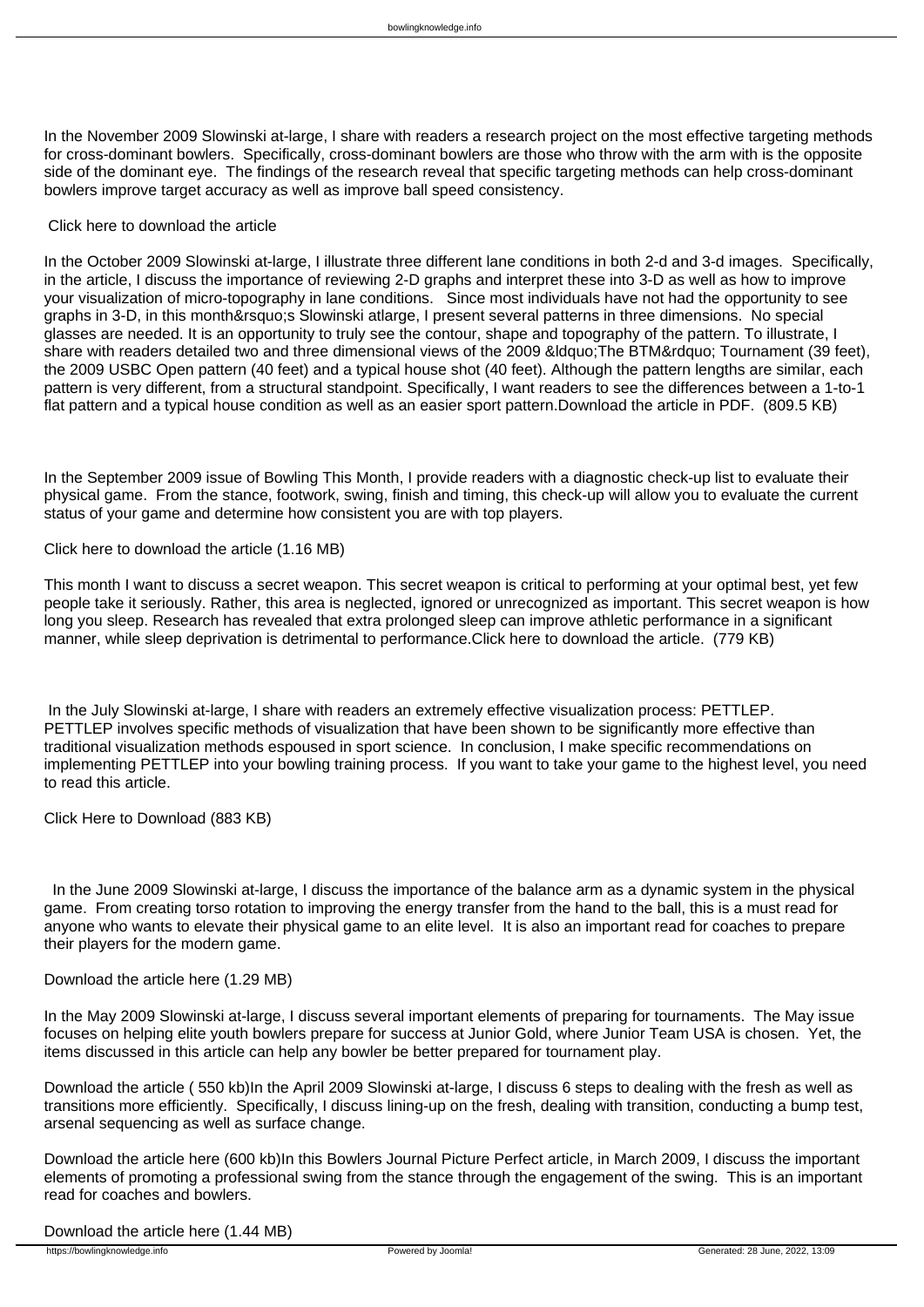In the March Slowinski at-large, I discuss a very unorthodox approach to improving your swing and improve your hand position into the release. Specifically, the drill mirrors the swing into the release of top PBA players. And, at the Kegel Training Center, we have used this drill to significantly improve a bowler's swing and release. The drill is a back-up ball drill. Why is this effective? The motion of an elite bowlers swing through-to follow-through is equivalent to a back-up. This is seen in bowlers such as Chris Barnes, Sean Rash and most top professionals. By practicing this drill, on a frequent basis, you will improve your release and swing. And, it also provides an effective strategy to shoot many difficult splits. Give the idea a chance and your game will improve. To learn more, read on....

## Download the article in PDF (633 kb)

In the February 2009 Slowinski at-large, I discuss the benefits of using a hinge in your physical game. Specifically, I discuss how the hinge has a relationship with:

(\*) target accuracy

- (\*) grip pressure reduction
- (\*) body tension reduction
- (\*) increased ball speed

Download the article in PDF (710 kb)

In my January 2009 Bowling This Month article, I introduce readers to the negative impact of stress and anxiety on performance. These realities are often over-looked when attempting to improve one's game. But, the truth of this evidence reveals that bowlers will not improve unless they make a proactive effort to improve their mental game, especially in recognition of stress and reducing anxiety. In closing, I discuss some easy-to-use techniques to reduce stress. This is an important article for those who are bowling at a high level and want to improve.

### Click here to download the article in PDF (518 kb)

In the December Slowinski at-large column, I share with readers a new drill that I developed to help bowlers improve their swing as well as torso rotation. The Swing and Slide drill is a one-step drill to help you establish an improved slide to flinish. With consistent use of the drill, you game will improve. This is also a great drill for coaches to introduce with their students.

Download the article in PDF (383 kb)

In the November 2008 Slowinski at-large column, I share with readers how effective the 3-Point Targeting with Quiet Eye system is when bowlers implement it correctly. Through the use of before and after C.A.T.S. data, the system has proven to increase a bowler's accuracy in a remarkable and immediate way.

In addition, I provide readers with a detailed discussion of the current iteration of the system. This will help you master the use of the 3-Point Targeting with Quiet Eye system.

Click here to download the article in PDF. (585 kb)

 In the October Slowinski at-large, I share with readers an extremely detailed picture of how lanes transition on the 2007 Junior Gold medium pattern, 40 feet. The data was collected at the Kegel Training Center Tapes were taken in 8 places per lane (5, 10, 15, 22, 25, 30, 38 and 44 feet) on the fresh, after 15 minutes of practice, after game 1, after game 2 and after game 3. With this knowledge, bowlers can better anticipate lane transitions and take advantage of optimizing scoring. I demonstrate that carry down is a myth. Rather, oil depletion is why ball motion changes in the modern sport of bowling.

Click here to download the article (PDF, 398 kb)

In my September Slowinski at-large, I discuss the importance of developing a food and beverage plan for improving tournament consistency. I discuss the critical importance of remaining hydrated as well as managing glucose in-take. Both can greatly affect accuracy. In addition, I provide readers with a how-to develop a food and beverage plan.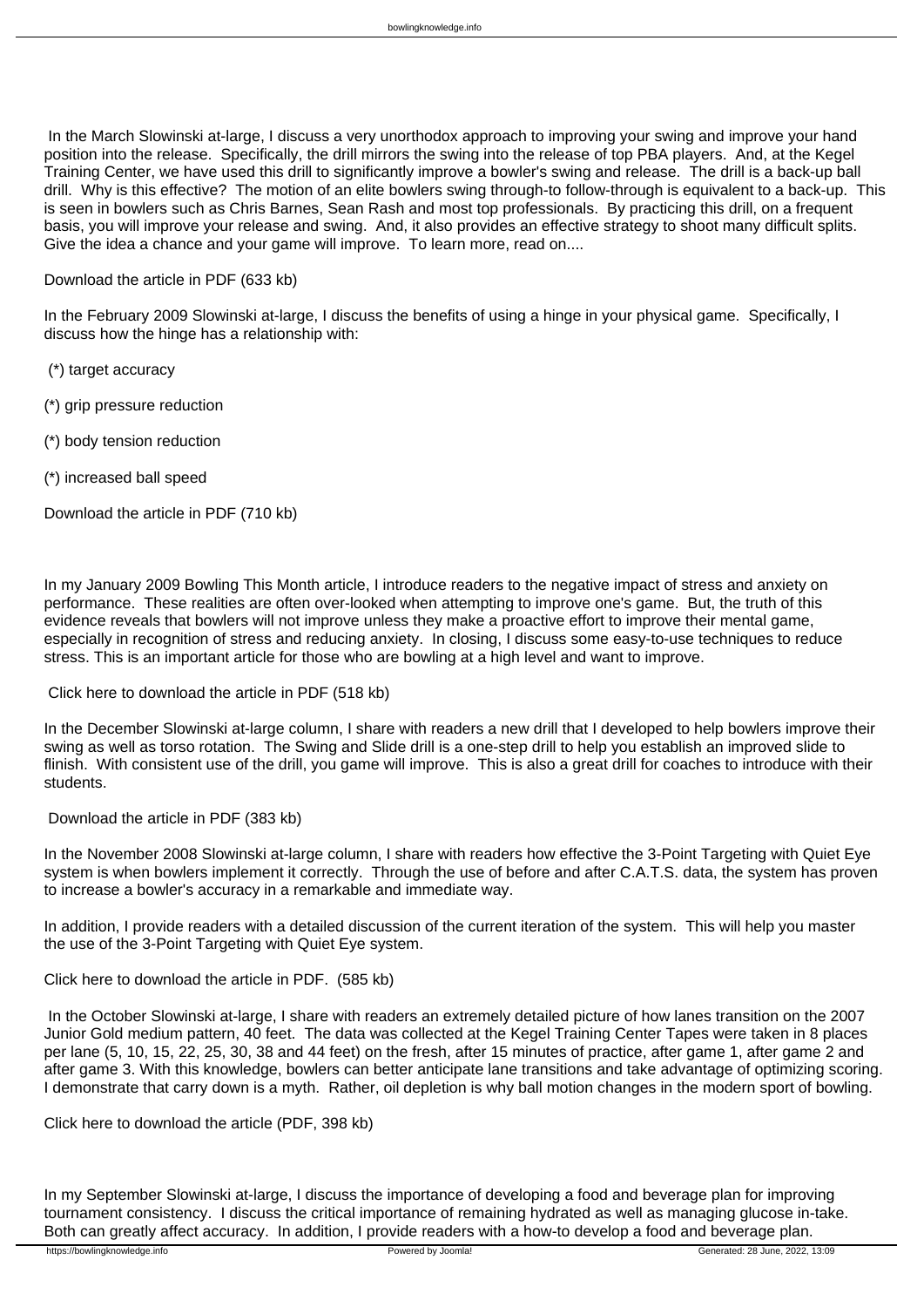## DOWNLOAD THE ARTICLE HERE (\* PDF 255 kb)

Did you realize that Jason Couch and Chris Barnes share nearly identical biomechanical movements. It is true. This is why they both have been so successful at the top level of our sport.

In the July 2008 Slowinski at-large, I share with readers the keys to creating the best swing. Specifically, I explore the components of creating a swing slot. A great swing is the direct result of a number of specific and critical biomechanical movements. The top professionals do specific things that lead to the most efficient biomechanical movements. Learn how to do these in your game.

Click here to download the article in PDF(422 KB)

In my June 2008 Slowinski at-large, I share some secrets of throwing the ball straighter to improve spare shooting accuracy. This is a must read for those who want to get getter with their spare shooting game.

Click here to download the article in PDF (1.79 MB)

In my May 2008 Bowling This Month column, I discuss some important considerations for coaching elite youth, high school and college bowlers. These include differences between adults and teenages in the actual wiring of their brain and how this can impact coaching a bowler. In addition, I discuss the unique sleep needs of youth bowlers as well as how to improve the self-efficacy of youth bowlers. This is a very important piece for coaches to read.

## DOWNLOAD THE ARTICLE BY CLICK HERE (in PDF, 1.67 MB)

 In my April 2008 column in Bowling This Month, I discuss an easy-to-use method to increase your rev rate. To generate a higher rev rate, your hand must be in a strong position entering into the release. In the April Slowinski at-large, I show you how to achieve this strong position allowing you to bump-up your rev rate when you need to increase it.

Click here to read the article (722 kb)In the March 2008 installment of my Slowinski at-large column, I share with readers how important quiet eye targeting techniques are to elite performance in sport. The article begins with an overview of the research on quiet eye techniques' contribution to improving accuracy and consistency. I conclude the article with a 3-step process to improve targeting and accuracy. This includes recommendations on how long to target and where to target. I strongly recommend that readers use both the 3-Point Targeting system and Quiet Eye targeting process together. You will find that these compliment each other well and will contribute to a significant improvement in your performance on the lanes. Download Using a Quiet Eye is the key to improving target accuracy (425 KB - PDF) Download 3-Point Targeting for Advanced Lane Play: For a Bigger Margin of Error (1.22 MB - PDF)

In my February 2008 Bowling This Month, Slowinski at-large column, How Important Is the Mental Game? Are You 100% Committed When Competing?, I share with readers two case studies illustrating the importance of the mental game in improving performance. In the first case study, I analyze the mental game of Todd Book, winner of the 2007 Tour Trials. In the second, I share the story of an elite youth bowler in Malaysia who transformed his performance at an important international event with an increased dedication to the mental game. Finally, I share with readers my 7-step pre-shot routine which has been used successfully in maximizing scoring consistency and reducing emotional inconsistencies. After reading this articles and learning about these cases, I think you will agree that the mental game is a key to success at the highest levels of our sport.

Click here to download the article in PDF (522 KB)

Periodization: A Systematic Plan for Training Success, Bowling This Month, Pages 40 - 43

In the January 2008 installment of Slowinski at-large, I share with readers information on developing more detailed training using a periodization plan. In short, periodization will help you determine how-to peak for major tournaments. You begin by prioritizing all of competitions throughout the year, by importance, from not very to the most important. As you build your New Year's Resolution, use periodization to determine your important competitions and corresponding training volume,frequency and intensity to peak for the most important events. Use this article to help you develop a plan for preseason, season and post-season training. The article also includes a general training guidance for practice during the main season.Download Periodization: A Systematic Plan for Training Success (PDF 552 kb)Download Periodization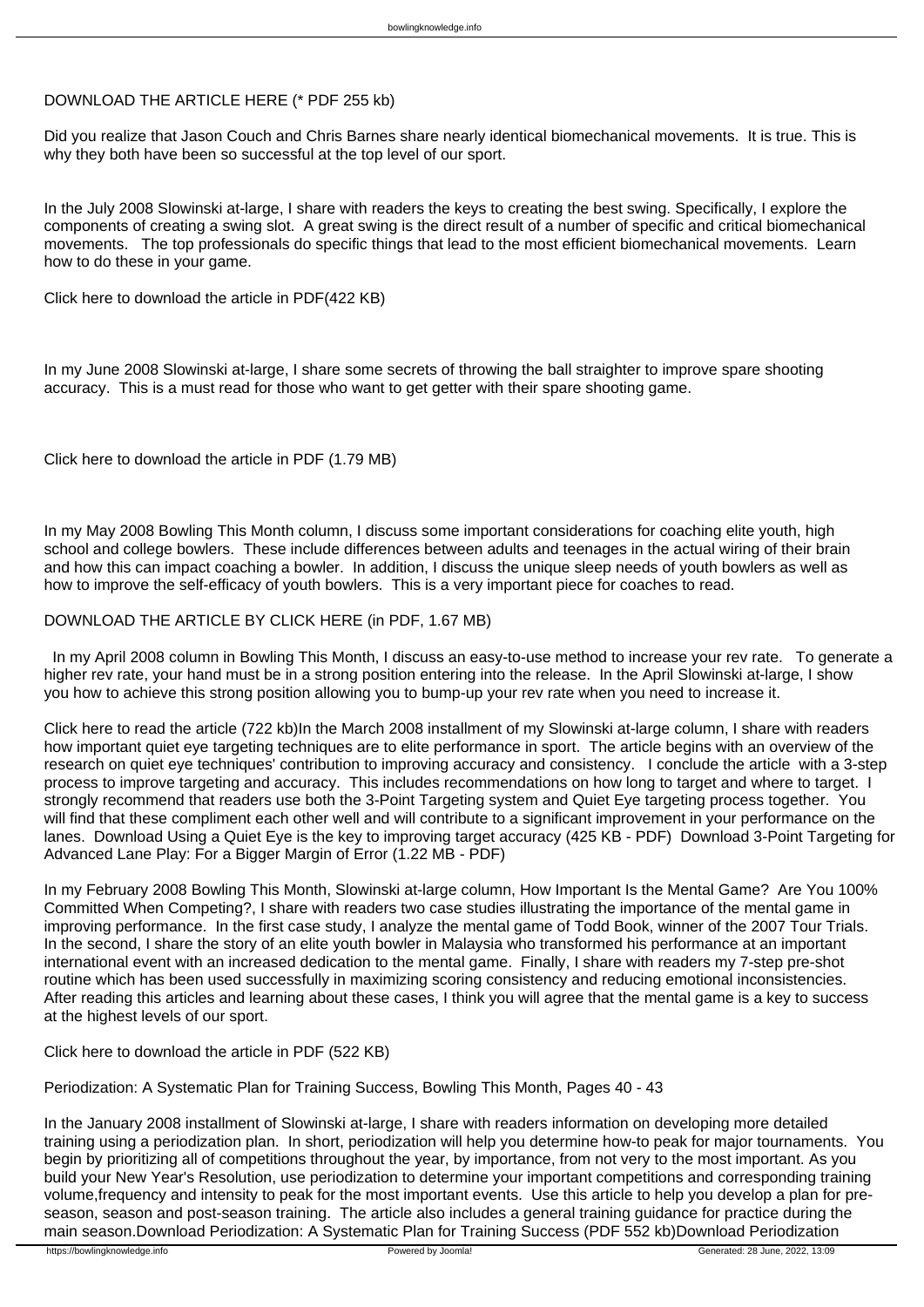## Planning Chart - Goes With Above Article (PDF 9 kb)

Determining Your IBSSN (International Bowling Skill Score Number): A Way To Compare Bowlers Worldwide? Bowling This Month, December 2007. Click here to download the article in PDF (<700 KB)

In the December installment of Slowinski at-large, I introduce the idea of an international bowling skill score number as a method to evaluate a bowler's overall skill level (versatility, acciuracy, power, repeatability & knowledge). I believe an International Bowling Skill Score Number system will allow us to compare any two bowlers worldwide. With the use of C.A.T.S. or DigiTrax with Bowlers Map, coaches can assess players allowing a more thorough identification of strengths and weaknesses.

Becoming a World-Class Player: Implementing a Practice Process, Asian Bowling Digest, Oct/Nov 2007 (pages 32 - 33)

For my October/November 2007 article in my Asian Bowling Digest column, State of Our Sport, I provide readers with a recommended practice process to help them become world-class holistic bowlers. The articles includes recommended domains of training, a 90 minute general training process (warm-up, release variation, spare-shooting, mental game, cool down) as well as discussions on comparing your ball reaction within your arsenal, fitness and goal-setting.

Click here to download the article in PDF (984 kb)

Experimental Tips to Improve Your Skills. Bowling This Month, November 2007, 10 - 12.

In the November Slowinski at-large, I offer readers 4 experimental tips that will expand their skill sets. How does putting your thumb in the ball first impact ball motion? What is the intersection spare system? How can you adjust axis rotation with finger tip pressure at release? Can you throw straighter with just two fingers? The answers and a discussion available in the article. Click here to download the file (243 KB).

 How Much Can You Alter Ball Reaction? What the Research Says. Bowling This Month Sept 2007, 10, 12, 14) Click here to download the article in PDF (758 kb)

In the September 2007 installment of Slowinski at-large column, appearing in Bowling This Month, I share with readers a summary of research on ball reaction from Columbia 300, Ebonite International and USBC. The article discusses how much we know, specifically how much ball reaction change a skilled bowler can create by manipulating axis rotation, ball speed, rev rate change, cover surface change, etc. This is a must read article for the serious bowler or coach.

Components of an Elite Training Program for Tenpin Bowlers: For Teams and Individuals, Bowling This Month, August, 2007 (Pg. 48 - 51). 1 MB in PDF

In this issue of my Slowinski at-large column, I discuss the structure of an elite training program for teams or individuals. These are the minimum components needed for a holistic program.

How to coach or bowl with the two-handed thumbless delivery: An emerging powerful style. Bowling This Month, July 2007 (Pg. 6, 8 - 10). 1.06 MB in PDF

In the July Slowinski at-large column, I share an analysis of the 2-haned thumbless delivery as well as some guidance on how to bowl with this or coach it. Welcome to the future!

3-Point Targeting for Advanced Lane Play, Bowling This Month, June 2007 (Pg. 36 - 41).

Slowinski at-large shares with readers an advanced targeting system to greatly increase accuracy and consistency. The system aids a bowler in appropriate launch angle, choosing where the ball should exit the oil pattern and choosing a visual target to alter ball reaction.

Youth & Coaching Development: Comparing Malaysia & the United States, Bowling This Month, May 2007, 34 - 37.(880 KB)

This is the actual article published in the May issue. A comparison of youth and coach development models. In essence,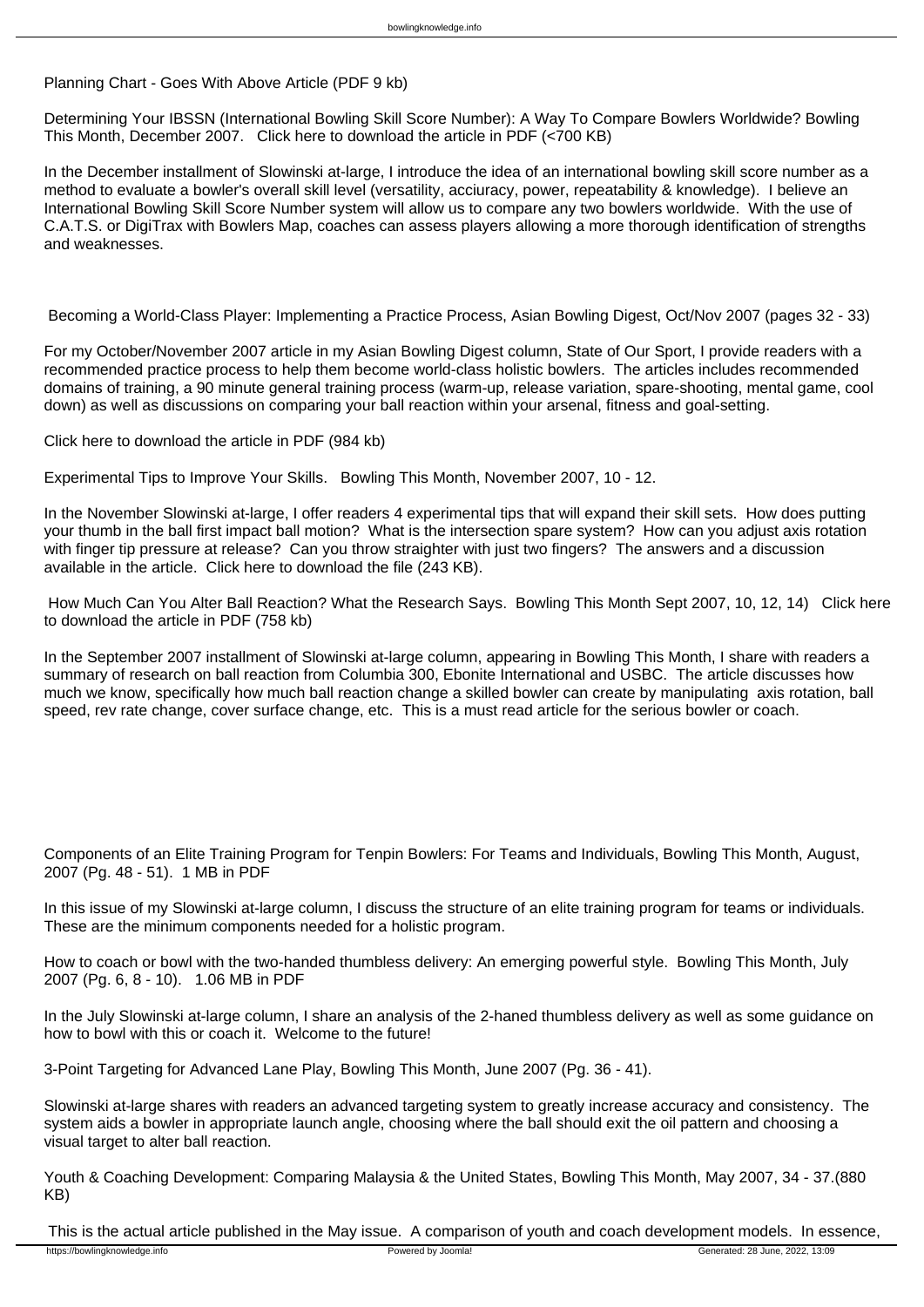Malaysia is extremely structured with much centralized funding. The article discusses both models of development.

Off the Top of My Head, Bowling This Month, 46. (350 KB)

This is also an actual copy of what was published in the May issue.

A Pushaway Drill to Improve Your Swing and Timing: Four Phases You Can Do Easily and Anywhere, Bowling This Month, April 2007, 35 - 38 (1.25 MB).

A more extensive version of my pushaway drill incluing more illustrations and description.

State of Our Sport, Becoming a World-Class Player: Part 2 (Improving Your Spare Shooting)

Feb-March2007, Asian Bowling Digest

This is the 8 Tips to Improved Spare Shooting in publication form. This article focuses on 9 tips to improve your spare shooting.

Psychological Characteristics of Champions: Countdown to Success, Bowling This Month, Feb 2007 (Actual Published Article, 1 MB)

Psychological Characteristics of Champions, Bowling This Month, February 2007 (Submitted Article, 57 KB)

Article reflects on research condicted by USOC sport psychologists. Specifically, the articles shares what elite bowlers can learn about the psychological attributes of 10 of the greatest USA Olympians of all time. These 10 athletes won 28 gold medals and 32 overall between 1976 and 1998.

Ebonite Releases Portable Wonder, Feb-March 2007, 44 - 45, Asian Bowling Digest, actual published article

Ebonite Releases a Portable & Inexpensive Software Alternative to the Computerizes Aided Tracking System (CATS) : A Review of DigiTrax (submitted article)

I present a review of Ebonite's new software tool, DigiTrax, for the Asian Bowling Digest. DigiTrax is a software package that uses 30 frames a second of digital video to calculate a bowler&rsquo:s ball path with a complex analysis of 16 individual data points including: laydown board, loft distance, launch angle, launch boards covered, board at the arrows, launch speed, launch boards covered, midlane speed, entry speed, breakpoint board, entry board, backend boards covered, total boards covered, hook power and more.

Bowling Talk, 8 Steps to Improving Your Spare Shooting, February 2007

In this article, I discuss 8 tips to help you improve your spare shooting. If you follow these steps, you will become an improved and more consistent spare shooter. Remember, the old adage still applies on challenging conditions (i.e., strike for show - spare for dough).

3-Point Targeting for Advanced Lane Play, Bowling This Month, 2007

This article will appear in an upcoming 2007 issue of Bowling This Month. It describes an advanced targeting system that I have created called the 3-Point Targeting System. Based on research of where the ball should exit the lane condition, based on pattern length, the system also uses the ideas of focal point paired with visual target length to provide increased accuracy and repeatability playing any lane condition.

5-Step Drill: Does It Look Familiar, Bowling This Month, January 2007 (Actual Published Article - 1.3 MB)

5-Step Drill, Bowling This Month, January 2007 (Smaller File)

In this month's issue of Slowinski At-Large, I share with readers a 5-step drill that I teach bowlers. Specifically, the 5-step drill aids bowlers in improving timing and achieving a swing that is more free. It is also a great warm-up drill prior to bowling.

What Is Your Focus IQ? Take the Test, Bowling This Month, Dec 2006 (Actual Published Article from BTM - Larger File)

What Is Your Mental I.Q.? Bowling This Month, December 2006 (Submitted to BTM)In this month's issue, I explore the concept of a Mental Focus Intelligence Quotient (F.I.Q.) for bowlers. As an elite bowler, your F.I.Q. is a critical element to your mental strength because it illustrates at what level of commitment to excellence you are dedicated to in the sport of tenpin bowling. For those with a high F.I.Q., they take each shot with the same dedication and energy, a high